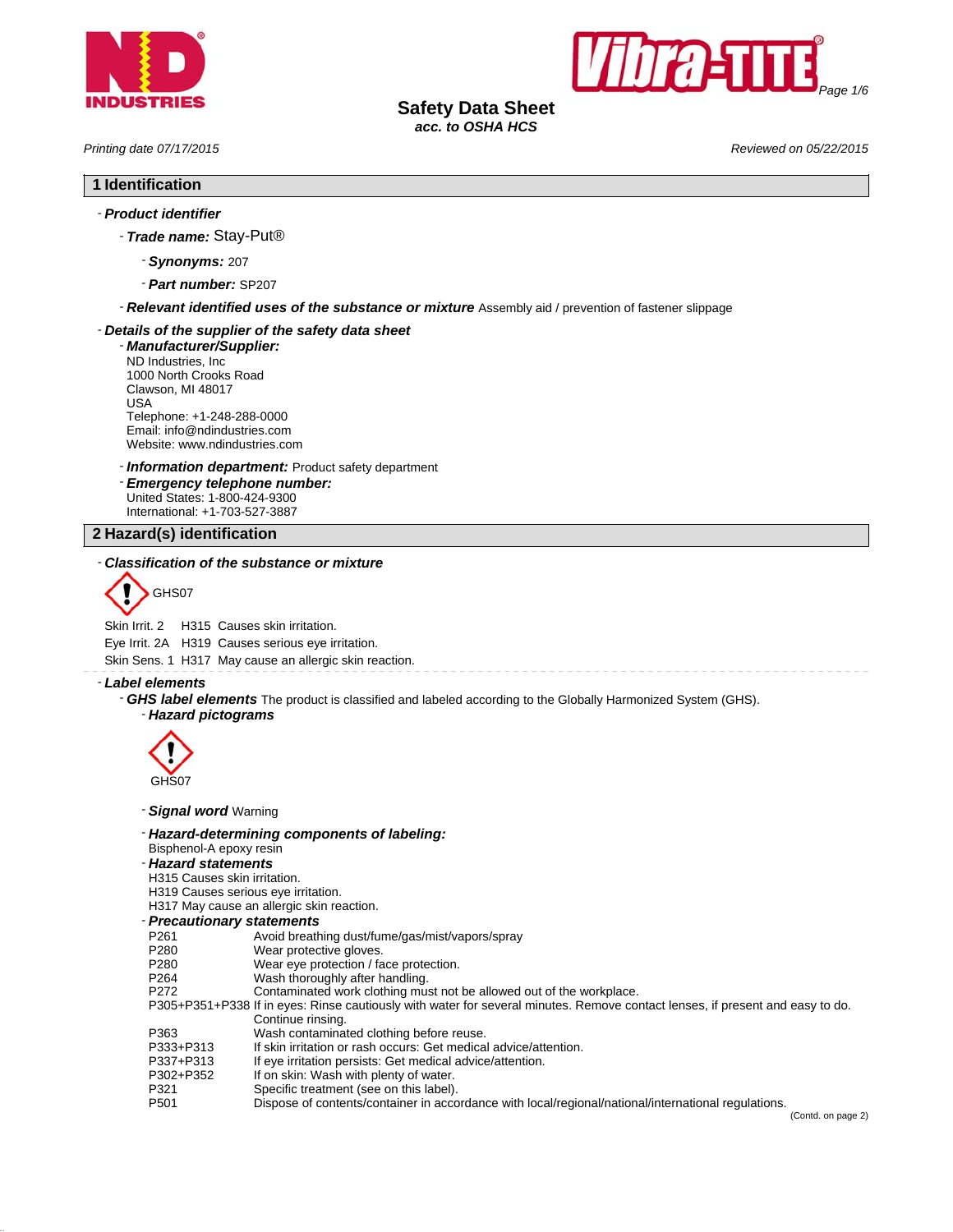*Printing date 07/17/2015 Reviewed on 05/22/2015*

- *Classification system:* - *NFPA ratings (scale 0 - 4)*



- *HMIS-ratings (scale 0 - 4)*



- *Other hazards*

### - *Results of PBT and vPvB assessment*

- *PBT:* Not applicable.

- *vPvB:* Not applicable.

# **3 Composition/information on ingredients**

### - *Chemical characterization: Mixtures*

- *Description:* Mixture of the substances listed below with nonhazardous additions.

| - Dangerous components: |                                    |          |
|-------------------------|------------------------------------|----------|
|                         | Ethyl acrylate                     | 30-40%   |
|                         | Acrylic esters                     | 10-20%   |
|                         | 25068-38-6 Bisphenol-A epoxy resin | 10-20%   |
|                         | Cross-linking agent                | $1-5%$   |
|                         | $80-51-3$ Hydrazide                | $1 - 5%$ |
|                         | Photochemical                      | $1 - 5%$ |
| A Firet-aid moneures    |                                    |          |

### **4 First-aid measures**

# - *Description of first aid measures*

### - *After inhalation:*

Supply fresh air and to be sure call for a doctor.

- In case of unconsciousness place patient stably in side position for transportation.
- Supply fresh air; consult doctor in case of complaints.
- *After skin contact:* Immediately wash with water and soap and rinse thoroughly.
- *After eye contact:* Rinse opened eye for several minutes under running water. If symptoms persist, consult a doctor.
- *After swallowing:* If symptoms persist consult doctor.

- *Information for doctor:*

- Most important symptoms and effects, both acute and delayed No further relevant information available.
- *Indication of any immediate medical attention and special treatment needed*
- No further relevant information available.

# **5 Fire-fighting measures**

### - *Extinguishing media*

### - *Suitable extinguishing agents:*

- CO2, extinguishing powder or water spray. Fight larger fires with water spray or alcohol resistant foam.
- *Special hazards arising from the substance or mixture* No further relevant information available.

### - *Advice for firefighters*

## - *Protective equipment:*

Wear self-contained respiratory protective device.

Wear fully protective suit.

# **6 Accidental release measures**

| - Personal precautions, protective equipment and emergency procedures                |
|--------------------------------------------------------------------------------------|
| Ensure adequate ventilation                                                          |
| Wear protective clothing.                                                            |
| - Environmental precautions:                                                         |
| Inform respective authorities in case of seepage into water course or sewage system. |
| Do not allow to enter sewers/ surface or ground water.                               |
| - Methods and material for containment and cleaning up:                              |

Ensure adequate ventilation. Dispose of the collected material according to regulations.

### - *Reference to other sections*

See Section 7 for information on safe handling. See Section 8 for information on personal protection equipment. (Contd. of page 1)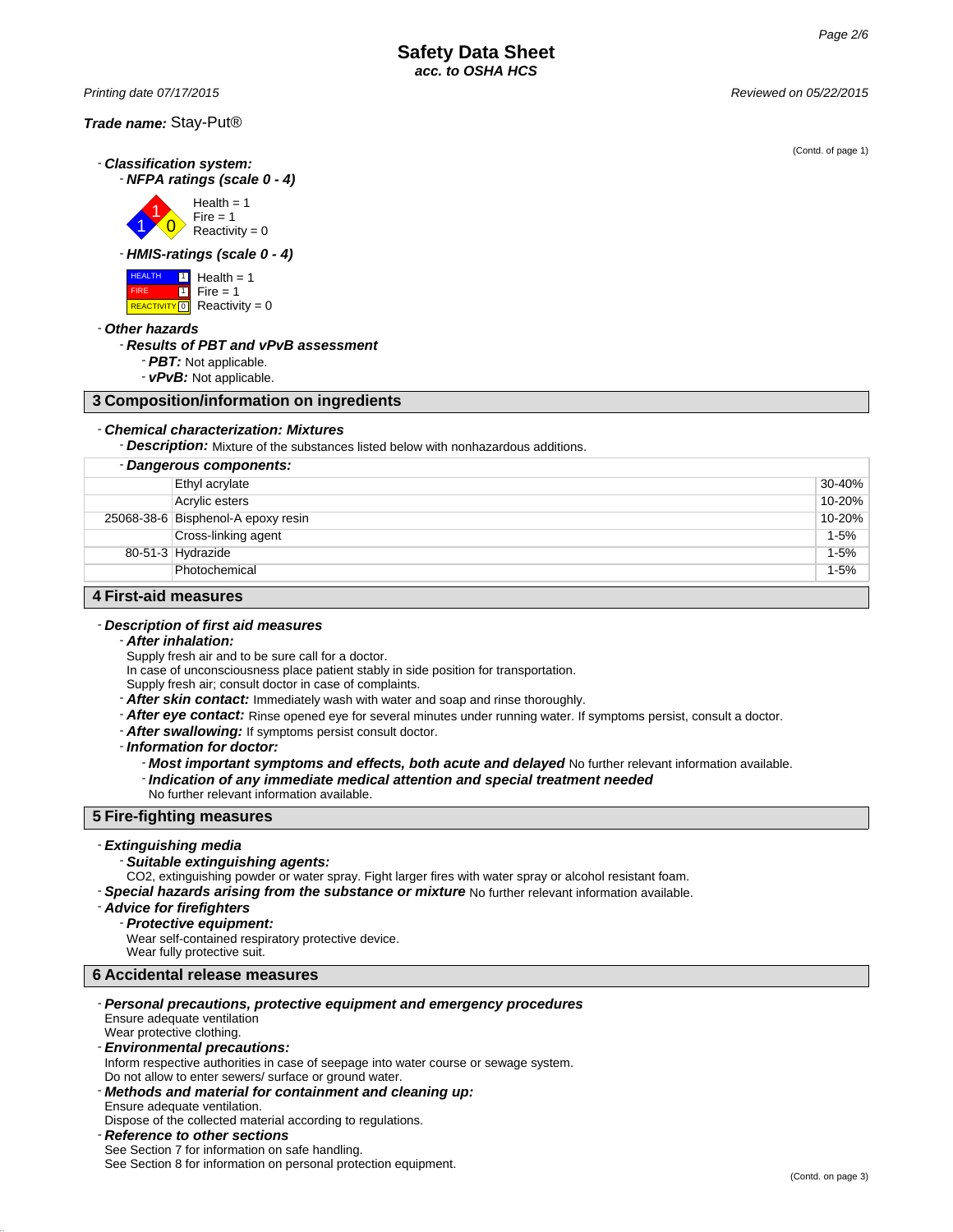*Printing date 07/17/2015 Reviewed on 05/22/2015*

### *Trade name:* Stay-Put®

See Section 13 for disposal information.

# **7 Handling and storage**

### - *Handling:*

- *Precautions for safe handling*
- Ensure good ventilation/exhaustion at the workplace.
- Prevent formation of aerosols.

- *Information about protection against explosions and fires:* Protect from heat.

### - *Conditions for safe storage, including any incompatibilities*

- *Storage:*

- *Requirements to be met by storerooms and receptacles:* No special requirements.
- *Information about storage in one common storage facility:* Not required.
- *Further information about storage conditions:* Keep receptacle tightly sealed.
- Protect from heat and direct sunlight.

- *Specific end use(s)* No further relevant information available.

# **8 Exposure controls/personal protection**

### - *Additional information about design of technical systems:* No further data; see item 7.

### - *Control parameters*

### - *Components with limit values that require monitoring at the workplace:*

**80-51-3 Hydrazide**

TLV Long-term value: 0.1\* mg/m<sup>3</sup>

\*as inhalable fraction

- *Additional information:* The lists that were valid during the creation were used as basis.

### - *Exposure controls*

### - *Personal protective equipment:*

- *General protective and hygienic measures:*

Keep away from foodstuffs, beverages and feed.

Immediately remove all soiled and contaminated clothing. Wash hands before breaks and at the end of work.

Avoid contact with the eyes and skin.

# - *Breathing equipment:*

In case of brief exposure or low pollution use respiratory filter device. In case of intensive or longer exposure use respiratory protective device that is independent of circulating air.

- *Protection of hands:*



Protective gloves

The glove material has to be impermeable and resistant to the product/ the substance/ the preparation.

Selection of the glove material on consideration of the penetration times, rates of diffusion and the degradation

### - *Material of gloves*

The selection of the suitable gloves does not only depend on the material, but also on further marks of quality and varies from manufacturer to manufacturer. As the product is a preparation of several substances, the resistance of the glove material can not be calculated in advance and has therefore to be checked prior to the application.

### - *Penetration time of glove material*

The exact break through time has to be found out by the manufacturer of the protective gloves and has to be observed. - *Eye protection:*



Tightly sealed goggles

- *Body protection:* Protective work clothing

# **9 Physical and chemical properties**

|                       | - Information on basic physical and chemical properties |  |
|-----------------------|---------------------------------------------------------|--|
| - General Information |                                                         |  |

- *Appearance:*
- *Form:* Melt
- 

**Color:** Amber colored - *Odor:* Characteristic

### (Contd. of page 2)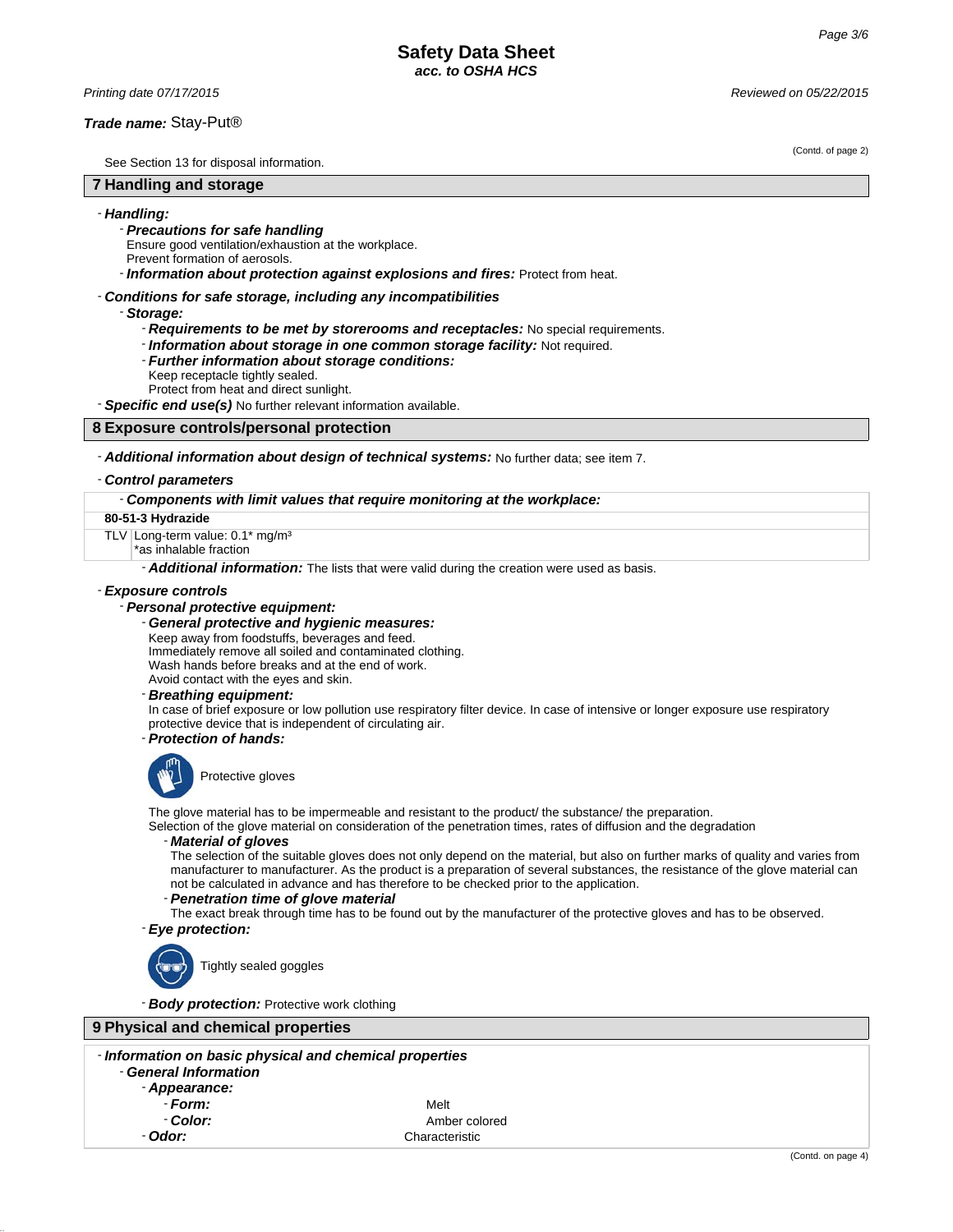*Printing date 07/17/2015 Reviewed on 05/22/2015*

# *Trade name:* Stay-Put®

|                                                                                                                     |                                                                                                 | (Contd. of page 3) |
|---------------------------------------------------------------------------------------------------------------------|-------------------------------------------------------------------------------------------------|--------------------|
| - Odour threshold:                                                                                                  | Not determined.                                                                                 |                    |
| - pH-value:                                                                                                         | Not determined.                                                                                 |                    |
| - Change in condition<br>- Melting point/Melting range:<br>- Boiling point/Boiling range:                           | Undetermined.<br>95 °C (203 °F)                                                                 |                    |
| - Flash point:                                                                                                      | 94 °C (201 °F)                                                                                  |                    |
| - Flammability (solid, gaseous):                                                                                    | Not applicable.                                                                                 |                    |
| - Ignition temperature:                                                                                             |                                                                                                 |                    |
| - Decomposition temperature:                                                                                        | Not determined.                                                                                 |                    |
| - Auto igniting:                                                                                                    | Product is not selfigniting.                                                                    |                    |
| - Danger of explosion:                                                                                              | Product does not present an explosion hazard.                                                   |                    |
| - Explosion limits:<br>- Lower:<br>- Upper:                                                                         | Not determined.<br>Not determined.                                                              |                    |
| - Vapor pressure:                                                                                                   | Not determined.                                                                                 |                    |
| $\cdot$ Density at 20 $\degree$ C (68 $\degree$ F):<br>- Relative density<br>- Vapour density<br>- Evaporation rate | 1.05 g/cm <sup>3</sup> (8.762 lbs/gal)<br>Not determined.<br>Not determined.<br>Not determined. |                    |
| - Solubility in / Miscibility with<br>- Water:                                                                      | Not miscible or difficult to mix.                                                               |                    |
| - Partition coefficient (n-octanol/water): Not determined.                                                          |                                                                                                 |                    |
| - Viscosity:<br>- Dynamic:<br>- Kinematic:                                                                          | Not determined.<br>Not determined.                                                              |                    |
| - Solvent content:<br>- Organic solvents:                                                                           | 0.0%                                                                                            |                    |
| - Solids content:<br>- Other information                                                                            | 45.0%<br>No further relevant information available.                                             |                    |
| 10 Stability and reactivity                                                                                         |                                                                                                 |                    |

- *Reactivity* No further relevant information available.

- *Chemical stability*

- *Thermal decomposition / conditions to be avoided:* No decomposition if used according to specifications.

- *Possibility of hazardous reactions* No dangerous reactions known.

- *Conditions to avoid* No further relevant information available.

- *Incompatible materials:* No further relevant information available.

- *Hazardous decomposition products:* No dangerous decomposition products known.

# **11 Toxicological information**

### - *Information on toxicological effects*

- *Acute toxicity:*

|                      | - LD/LC50 values that are relevant for classification: |  |
|----------------------|--------------------------------------------------------|--|
|                      | <b>Cross-linking agent</b>                             |  |
| Oral                 | LD50 5000 mg/kg (rat)                                  |  |
|                      | 80-51-3 Hydrazide                                      |  |
| Oral                 | LD50 2300 mg/kg (rat)                                  |  |
|                      | Dermal LD50 200 mg/kg (rabbit)                         |  |
| <b>Photochemical</b> |                                                        |  |
| Oral                 | LD50   500 mg/kg (ATE)                                 |  |
|                      | Delmann, iestinni affaat.                              |  |

### - *Primary irritant effect:*

- *on the skin:* Irritant to skin and mucous membranes.

- *on the eye:* Irritating effect.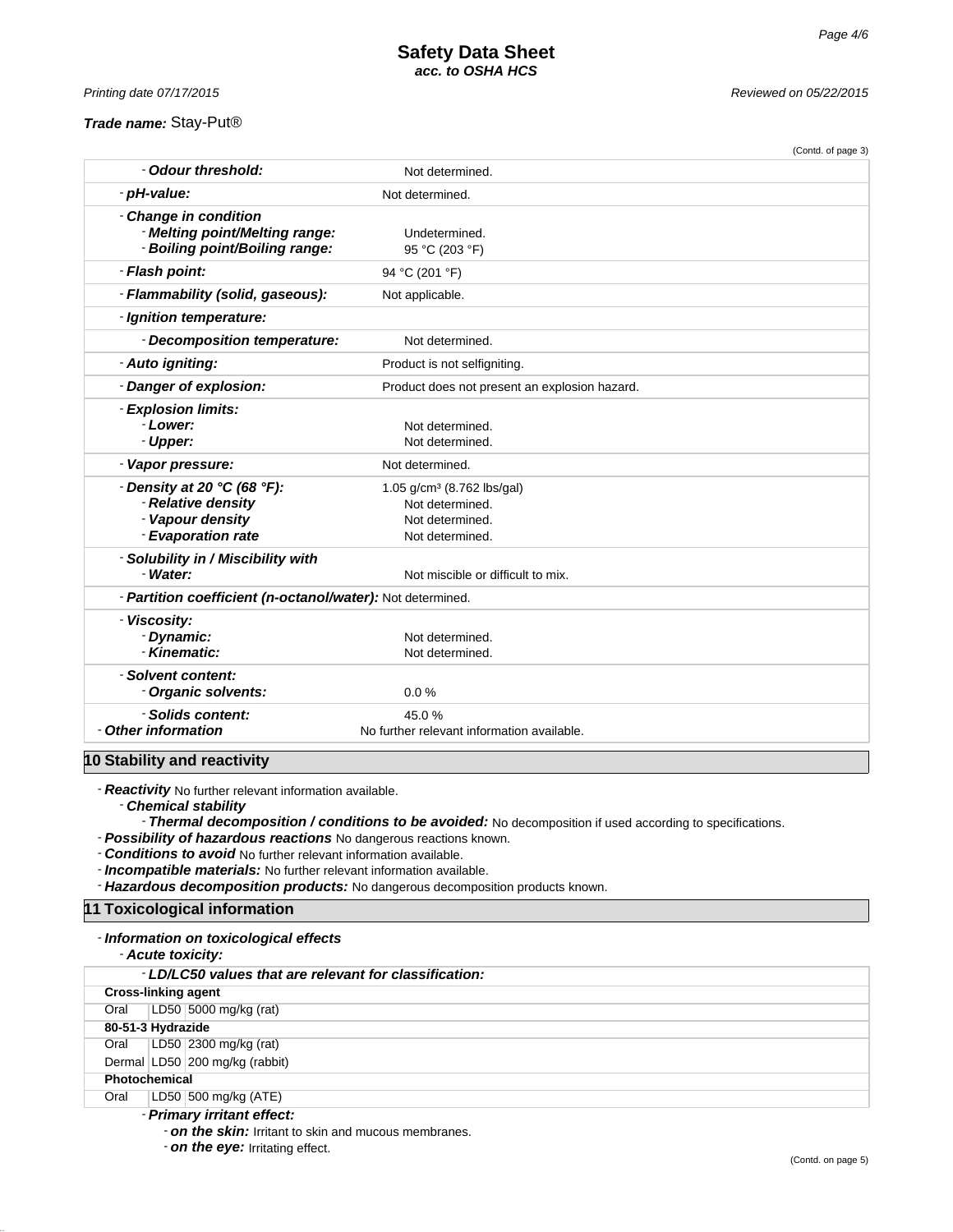# **Safety Data Sheet** *acc. to OSHA HCS*

### *Trade name:* Stay-Put®

- *Sensitization:* Sensitization possible through skin contact.

### - *Additional toxicological information:*

The product shows the following dangers according to internally approved calculation methods for preparations:

Irritant

### - *Carcinogenic categories*

- *IARC (International Agency for Research on Cancer)*

None of the ingredients is listed.

### - *NTP (National Toxicology Program)*

None of the ingredients is listed.

### - *OSHA-Ca (Occupational Safety & Health Administration)*

None of the ingredients is listed.

# **12 Ecological information**

### - *Toxicity*

- *Aquatic toxicity:* No further relevant information available.

- *Persistence and degradability* No further relevant information available.

### - *Behavior in environmental systems:*

- *Bioaccumulative potential* No further relevant information available.
- *Mobility in soil* No further relevant information available.
- *Ecotoxical effects:*
	- **Remark:** Harmful to fish

### - *Additional ecological information:*

- *General notes:*

Water hazard class 2 (Self-assessment): hazardous for water

Do not allow product to reach ground water, water course or sewage system.

Danger to drinking water if even small quantities leak into the ground.

Harmful to aquatic organisms

# - *Results of PBT and vPvB assessment*

- *PBT:* Not applicable.
- *vPvB:* Not applicable.
- *Other adverse effects* No further relevant information available.

# **13 Disposal considerations**

### - *Waste treatment methods*

- *Recommendation:* Must not be disposed of together with household garbage. Do not allow product to reach sewage system.

### - *Uncleaned packagings:*

- *Recommendation:* Disposal must be made according to official regulations.

| <b>14 Transport information</b>                                              |                 |  |
|------------------------------------------------------------------------------|-----------------|--|
| - UN-Number<br>- DOT, ADN, IMDG, IATA                                        | not regulated   |  |
| - UN proper shipping name<br>- DOT, ADN, IMDG, IATA                          | not regulated   |  |
| - Transport hazard class(es)                                                 |                 |  |
| - DOT, ADN, IMDG, IATA<br>- Class                                            | not regulated   |  |
| - Packing group<br>- DOT, IMDG, IATA                                         | not regulated   |  |
| - Environmental hazards:<br>- Marine pollutant:                              | No              |  |
| - Special precautions for user                                               | Not applicable. |  |
| - Transport in bulk according to Annex II of MARPOL73/78<br>and the IBC Code | Not applicable. |  |
| - UN "Model Regulation":                                                     | not regulated   |  |

(Contd. of page 4)